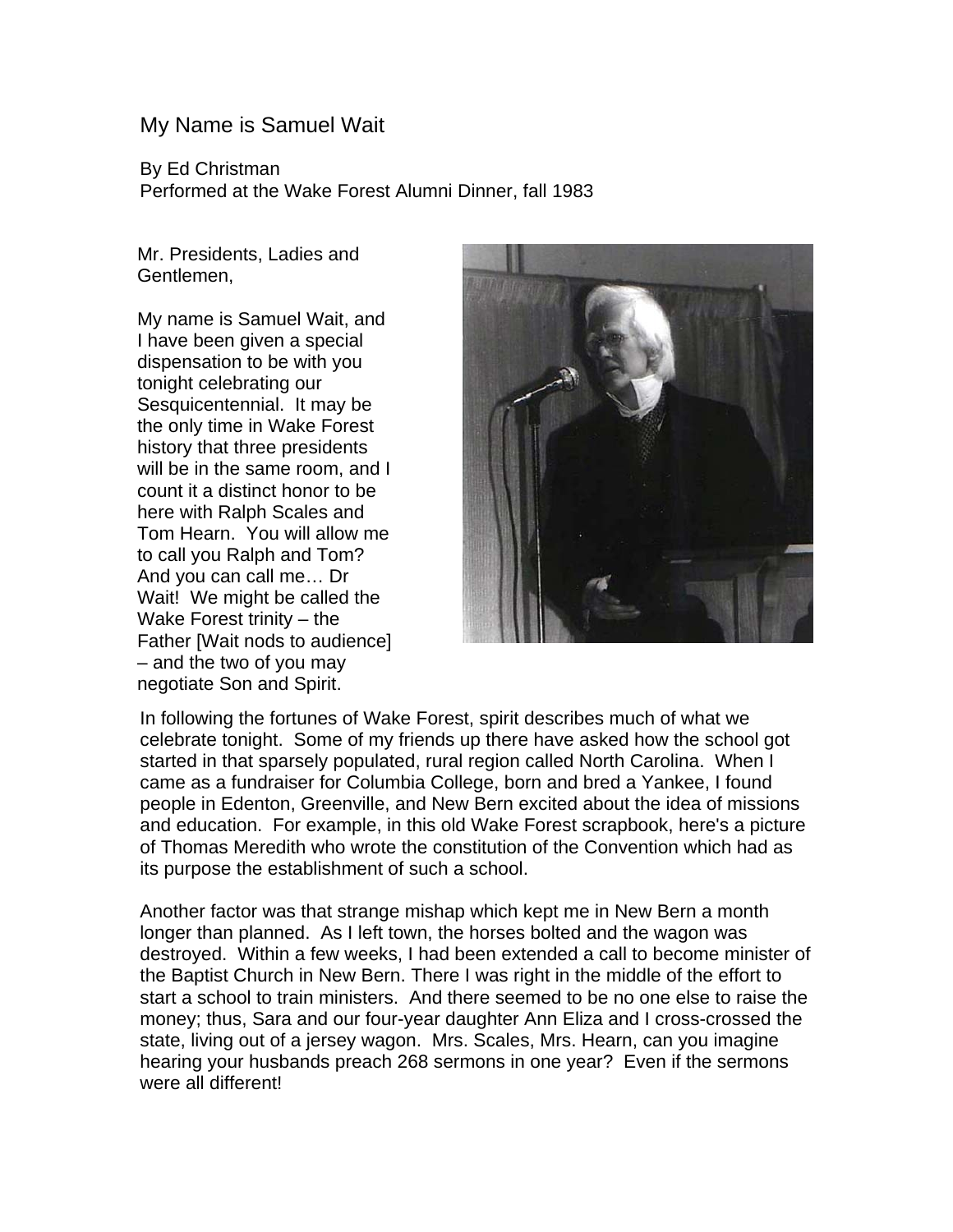And there was the opposition. Anti-missionary Baptists said we were meddling in the Lord's business in seeking to educate ministers. Such a school, they said, would be the greatest threat to the Kingdom of God since the Inquisition! But thank God the detractors lost in the crucial vote on the charter in the legislature. The president of the Senate, a Carolina man, cast the tie-breaking vote in favor of the charter. William Mosely was his name. You know, friends, Wake Forest folks up there berate Chapel Hill consistently, saying nothing good ever came from Carolina. I set them straight. Northing good since William Mosely. Ah,here is a picture of brother Mosely whose portrait hung in Wingate Hall for years.

The year was 1834. We started our barnyard college in February with sixteen students. The school, called Wake Forest Institute, was designed to combine studying the classics with tilling the soil. You might say we were a cotton-pickin' bunch of preachers or a preaching bunch of cotton-pickers, depending on your viewpoint. Actually there were only four candidates for ministry that first year, and many of the seventy-two who registered had made no profession of faith, but all joined in the daily prayers of thanksgiving for the opportunity to grow "in wisdom and stature."

Calvin Jones had sold us his 625 acre farm for \$2,500 and then deducted from that amount his own contribution of \$500. College presidents like that kind of transaction. And here's a picture of that original house. I'm so pleased the people in the town of Wake Forest have tenderly cared for it and added so many artifacts of our history. I doubt that any of those cornshuck mattresses Sarah and I sewed have survived. No great loss.

But our losses in the farming business meant we needed to change direction, and we re-chartered Wake Forest into a college in 1838. I was back in the wagon visiting folks and trying to liquidate our debts. I wore out six brace of horses and as many pairs of trousers, and I nearly wore out Samuel Wait. Oh, yes, I nearly forgot. Tom, I want you to take note that, along with teaching, preaching, and fund raising, I waited on tables that first year.

Ralph, mine was an active retirement after '45 as preacher and school administrator until I returned to Wake Forest on the eve of the Civil War. We all hated to see the school close and were overjoyed when the students returned and our dream was renewed. We were painfully aware that many had been killed fighting for the Confederacy. Wingate had assumed the presidency and worked tirelessly to pay our debts, which included losses from our having invested endowment in Confederate bonds. But we did not default on these obligations, and it has been a mark of the school's integrity that our word has been our bond in money matters. We can all share pride in that distinction.

We can also be proud of the way President Taylor led us through the depressed times after the Civil War, when he traveled as far as New York looking for support. Fortunately he found Jabez Bostwick, a Baptist and a businessman,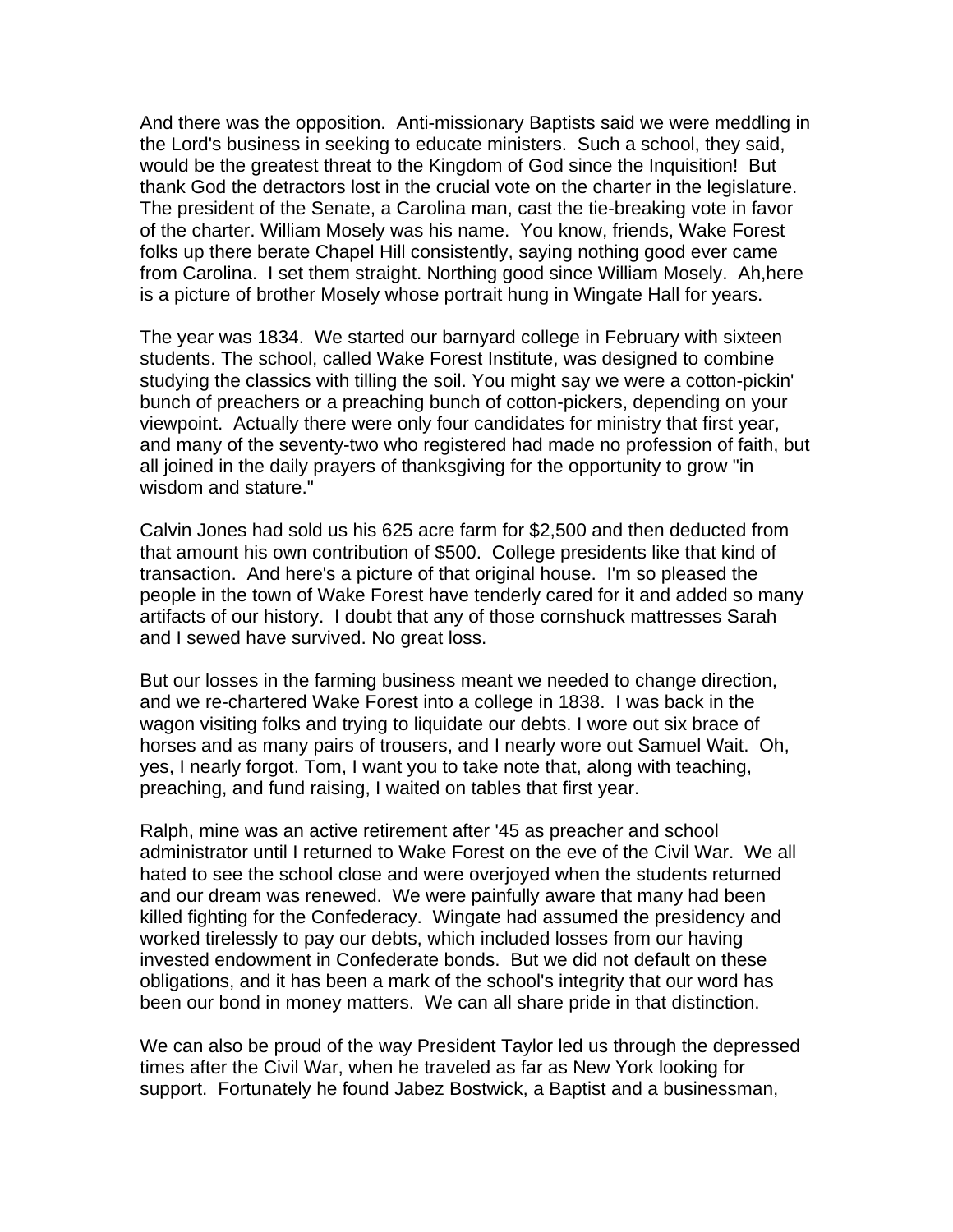who became one of our most generous benefactors. He gave us Standard Oil stock, and yes we get the quotations! Dr. Taylor was also a landscape architect who, assisted by his matchless "secretary of the interior" Tom Jefferies, laid out the permanent walks across the campus. Tom was more than any custodian; his disciplined skill is evidenced by the rock wall encircling the campus. The stands of different trees they planted made it possible to study botany without leaving the campus. Who could afford to go anywhere anyway?

But there's more to school than studying trees, and we did leave the campus in the 1890s. I have had to learn about the games our students played… Here is a picture of a group of students in helmets and knickers with somber faces and an oblong ball. And here is a group in caps, knickers, and sticks with smiling faces. We certainly are proud of our championship teams in baseball, golf, football (one) and of the way our teams play, win or lose. Admittedly, we may depend too much on the story of David and Goliath.

But the pictures that really are the most interesting are those of men and women in short pants, no hats, and a round ball. Being able to make all the games and have center-court ACC tickets, I now understand the pick-and-roll, point-guard and power-forward concepts of basketball. Remember Bones McKinney, Wiggins, Murdock, and Hamrick? I recall Everett Case, the coach at NC State, saying he would refuse to play again in Gore Gym if we scheduled the game during religious emphasis week! But one has to keep things in perspective. There was this very tall player from Pennsylvania in the early sixties whose exploits led us to championships. One year someone hung his name on the front of the chapel so that it read Len's Chapel. I had that sign removed the next day.

We have buildings named for presidents, benefactors, athletes; and Tom -- Ralph has left you an opportunity. New Dorm is thirteen years old; maybe you can find someone for whom it can be named before it becomes a historical landmark like Lea Laboratory on the old campus. Would any of you like to volunteer?

One of the lasting landmarks is not a building but a person -- Dr. Billy. He invited students to peer into those microscopes and behold the creations of God, because he believed the Lord commanded us to study relentlessly his universe. Some were sincerely fearful of teaching the theory of evolution, but none should have feared Dr. Poteat's revolutionary faith in God and search for truth.

Oh, there have been people in every generation who have wanted to control the school, but folks like Dr. Poteat renewed our independent spirit to resist control from without so as to remain whole within. One of the events which contributed to the wholeness was the coming of women as students. Who knows? One of our coeds may become president of Wake Forest, or the Baptist State Convention, or the United States. All students can follow the leadership of Lois Johnson, the first Dean of Women, for God commands us to "dream dreams and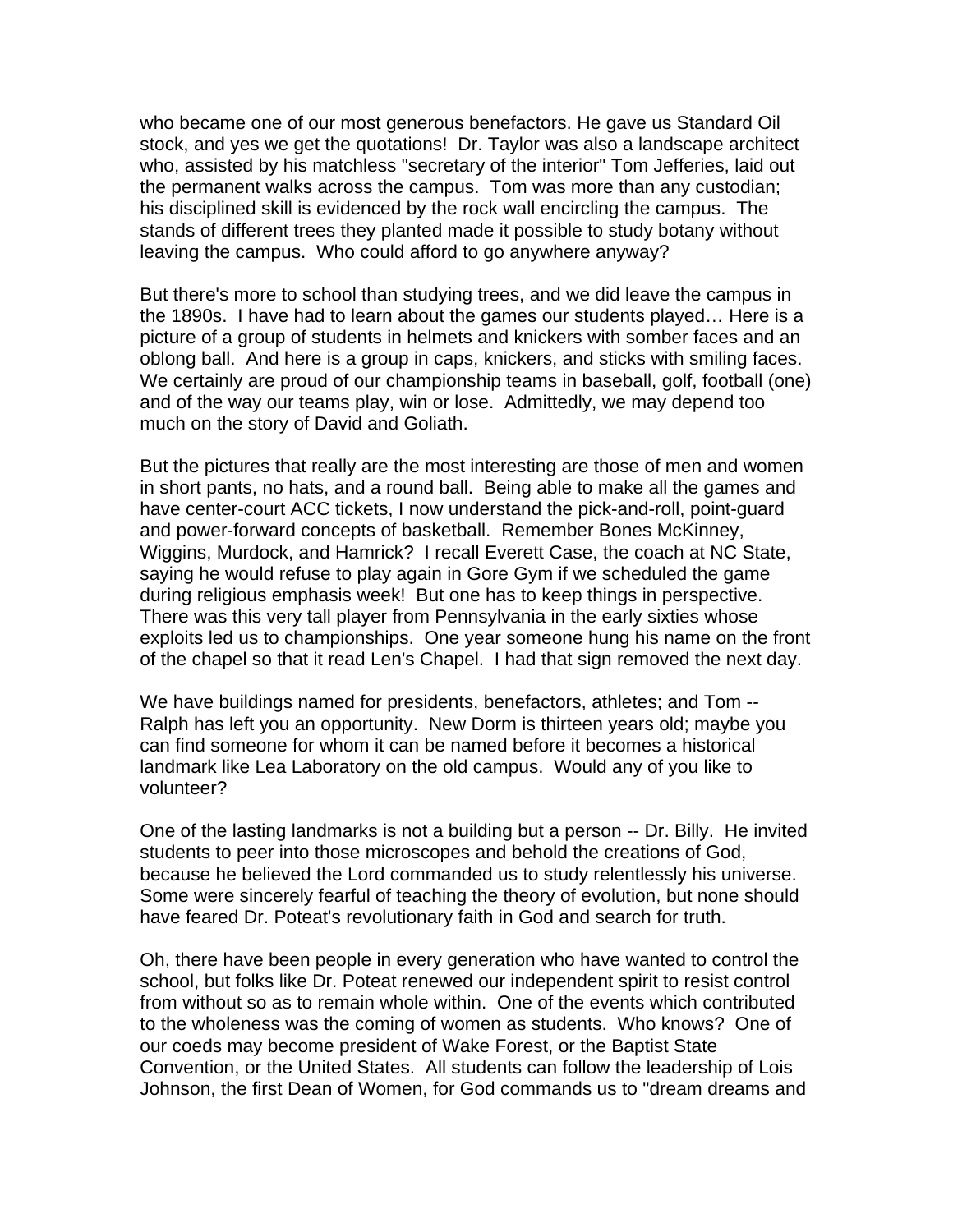have visions."

Another person who was a landmark and who dreamed dreams was Harold Tribble. Here is a picture of that strong-willed president. Like the Biblical Moses, he led us to the promised land; unlike Moses, he needed no Aaron to speak for him. *Time* magazine said we were the only school that had walked 100 miles for a Camel.

Actually it was 110 miles, and we got far more than one cigarette from the Reynolds Foundation, the Baptists, other foundations and individuals, all in partnership envisioning a more excellent college, and now a university. Dr. Tribble was embroiled in many controversies and changes, including the desegregation of the school ahead of most other institutions. President Tribble had decided that the chapel should be located on the highest knoll on the land given by the Reynolds family, and I am so honored to have my name affixed to that chapel, with the beautiful music from the carillon, its brightly lit spire, the variety of events -- Artur Rubenstein, Marcel Marceau, Carter and Ford -- two presidents of the United States, political rallies, the home of the church started by students in 1835, and what's this? a performance by the "Stray Cats?" I might miss that one, but I never miss the Christmas Lovefeast..

Dr. Scales, I think it appropriate that you should have an office in the chapel tower as you resume your teaching career; "to start earning an honest living" is the way you put it to the faculty last Monday! Your visions of overseas education, the Ecumenical Institute involving Baptists with other religious groups, and your staunch defense of academic freedom are worthy achievements. You, sir, have been a peacemaker, a builder, and you have kept the alumni in touch. And I recall your initiative in Wake Forest's participating in the National Convocation of Prayer during the Vietnam War. The covenant relationships with North Carolina Baptists reflects a concern for mutual appreciation.

One thing presidents come to know. Not everyone fully appreciates his or her college education while it's happening. Some danced their way through Wake Forest while others have been admitted not much better able to spell than the one who wrote me years ago addressing the letter "Dear Dr. Weight." But as I look over Bill Starling's shoulder these days, I realize some applicants still can't spell. Amazing that we turn out so many graduates like you folks here tonight who bring honor to the school through the values and skills you share with others. A Wake Forest education makes a difference throughout the world.

I hear there will be another trek to old Wake Forest with a softball game. If you will call it an old-timers game, I can probably get another dispensation. I will be there; Taylor, Wingate, Poteat; the old "toe," Slick Sledd, Jasper Memory, Ed Wilson...

Dr Hearn, we are 150 and counting, counting on you to dream and work and tell